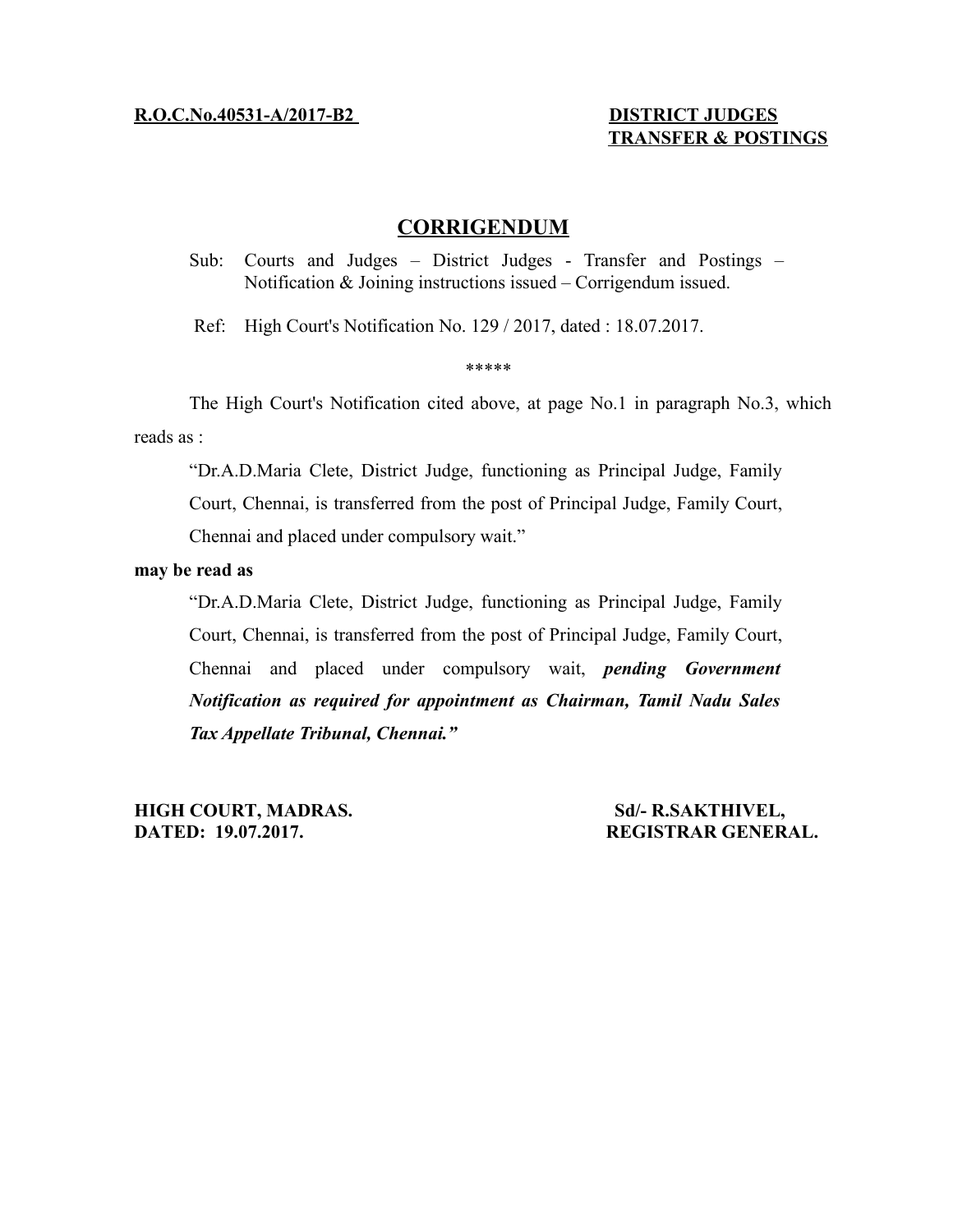# **TRANSFER & POSTINGS**

# **NOTIFICATION No. 129 / 2017**

Tmt. M.D.Sumathi, District Judge, functioning as Chairman, Permanent Lok Adalat, Namakkal, is transferred and posted as Principal District Judge, Ariyalur, vice Thiru A.K.A.Rahmaan, transferred.

Thiru A.K.A.Rahmaan, District Judge, functioning as Principal District Judge, Ariyalur, who has been appointed on transfer as Principal Judge, Family Court, Chennai, in G.O.(D).No.941, Home (Courts-II) Department, dated 13.07.2017, is transferred and posted as Principal Judge, Family Court, Chennai, vice Dr.A.D.Maria Clete, transferred.

Dr.A.D.Maria Clete, District Judge, functioning as Principal Judge, Family Court, Chennai, is transferred from the post of Principal Judge, Family Court, Chennai and placed under compulsory wait.

**HIGH COURT, MADRAS.** Sd/- R.SAKTHIVEL, **DATED: 18.07.2017. REGISTRAR GENERAL.**